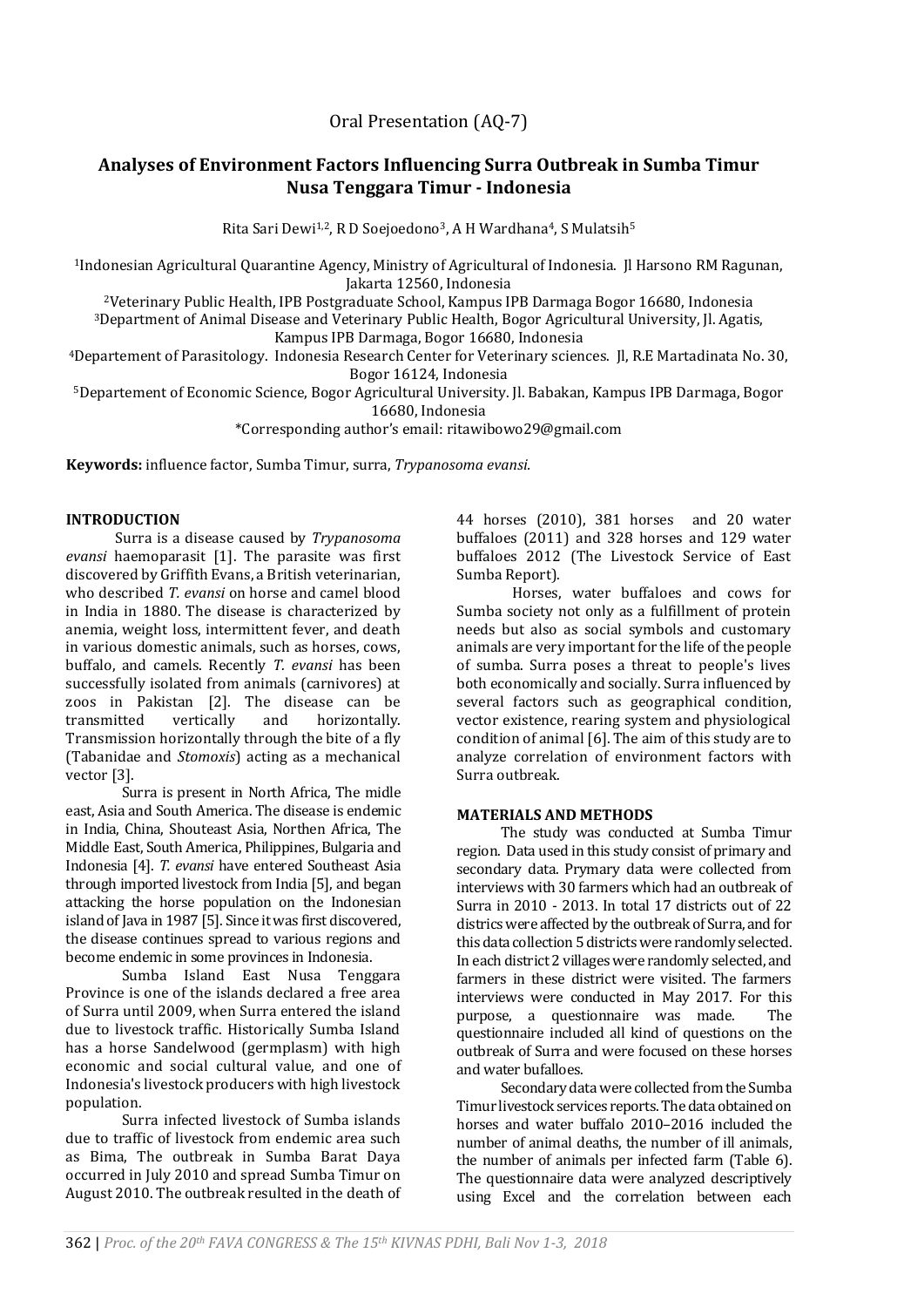influences factor were tested with Pearson and Spearman correlation test (SPSS 16). The assessment of farmers knowledge on Surra by distributing questionnaires to respondents. The questionnaire was scored. The total score the right answer are 192. Good for > 75% from the total score, enough for ≥50% -≤75%, and poor for <50%.

# **RESULT AND DISCUSSION Farmers Profile**

The Government program to control Surra involves the community, such as farmers (owner) so that the program can run effectively. Information about educational background and knowledge of the farmers will support the success of Surra control. The results of the study, shows that most respondents were elementary education (63%), senior high school (27%), and university level are 6.7%. The respondent ages 31-40 years (30%), age 51-60 (27%) and 41-50 (20%). Respondents with marital status are 93%, and the rest do not marry. The main occupation of the respondents is mostly farmers (97%). Income respondents are 1-2 million 56.7% and36.7% less than 2 million (Table 1).

| Tabel 1. Farmers Profile of Sumba Timur |
|-----------------------------------------|
|-----------------------------------------|

| Farmers<br>Profile | Criteria                | Number         | Persen |
|--------------------|-------------------------|----------------|--------|
| Age                | < 30 year               | 2              | 6.7    |
|                    | 31-40 year              | 9              | 30     |
|                    | 41-50 Year              | 6              | 20     |
|                    | 51-60 Year              | 8              | 26.7   |
|                    | > 60 Year               | 5              | 16.7   |
|                    | Total                   | 30             | 100    |
| Sex                | Female                  | 1              | 3.3    |
|                    | Male                    | 29             | 96.7   |
|                    | Total                   | 30             | 100    |
| Education          | Elementary              | 19             | 63.3   |
|                    | Yunior high             |                |        |
|                    | school                  | 1              | 3.3    |
|                    | Senior high             |                |        |
|                    | school                  | 8              | 26.7   |
|                    | University              | 2              | 6.7    |
|                    | Total                   | 30             | 100    |
| Marrital<br>status | Married                 | 28             | 93.3   |
|                    | Single                  | $\overline{c}$ | 6.7    |
|                    | Total                   | 27             | 90     |
| Occupation         | Livestock               |                |        |
|                    | farmer                  | 1              | 3.33   |
|                    | Livestock and           |                |        |
|                    | agricultural<br>farmers | 23             | 96.67  |
|                    | Total                   | 30             | 100    |
| Income             | 1-2 million             | 17             | 56.7   |
|                    | 3-4 million             | $\overline{2}$ | 6.7    |
|                    | < 1 million             |                |        |
|                    |                         | 11             | 36.7   |
|                    | Total                   | 30             | 100    |

In order to increase the community's knowledge about Surra as a supporter of the control program, education activities become one of the strategies that must be improved. Given the low level of average education so that the material on educational programs or public awareness must be adjusted and accepted by society optimally. The community as livestock owners must be active pioneers who undertake all promoted programs. The eradication of Surra at Sumba Timur is very much needed since most of the 97% of the income are farmers and Sumba Timur has germplasm of sandelwood horses. The level of income of East Sumba farmes is still low and less than 2 million (56%) and 3.7% less than 1 million. Outbreak of Surra will certainly affect the income farmers and it can threaten the decline in income of the people of East Sumba.

### **The Livestock Rearing System of Sumba Timur**

Farmers in Sumba Timur generally have more than one species of animals such as horse, water buffalo, cattle and pig with varying numbers of livestock. Based on the result of research 96.7% having more than one species of livestock as meat produce (90%) (Table 2).

The livestock rearing is extensive system, horses and water buffaloes are released to the pasture in one area so that various types of livestock can contact each others. They have losse housing system (traditional cage with nonpermanent building) facility that used for treatment programs only, the house building have no range between livestock species. Usually the facility owned by groups of farmers and were used together. However the rearing system most likely will increase the transmission. The loose housing system may cause the cleaning not maximal and becomes breeding ground for flies as vector deseases.

Traditional farmers also raise other animals in the same enviroment such as dogs, chickens, pigs and ducks as backyard livestock. This condition can also have influence Surra cases because dog can be a reservoir can transmit Surra without visible pain (subclinic) [7]. According to Mastra 2011 *T. evansi* can infected pig with no symptom appears.

The Surra cases in Sumba Timur attacks horses and water buffaloes only, with mortality and morbidity on horses higher than water buffaloes. According to Desquesnes *et al*. [3], horses and camels are the most vulnerable animals and can cause high mortality for that animals. Others condition saids water buffalo and cattle can be a reservoir of Surra and the level of parasitemia in water buffaloes usually high and happen in long periode of time, all of the situasion are potential source of transmission Surra on horses (Mastra 2011). Nowsday Surra in Sumba Timur still occurs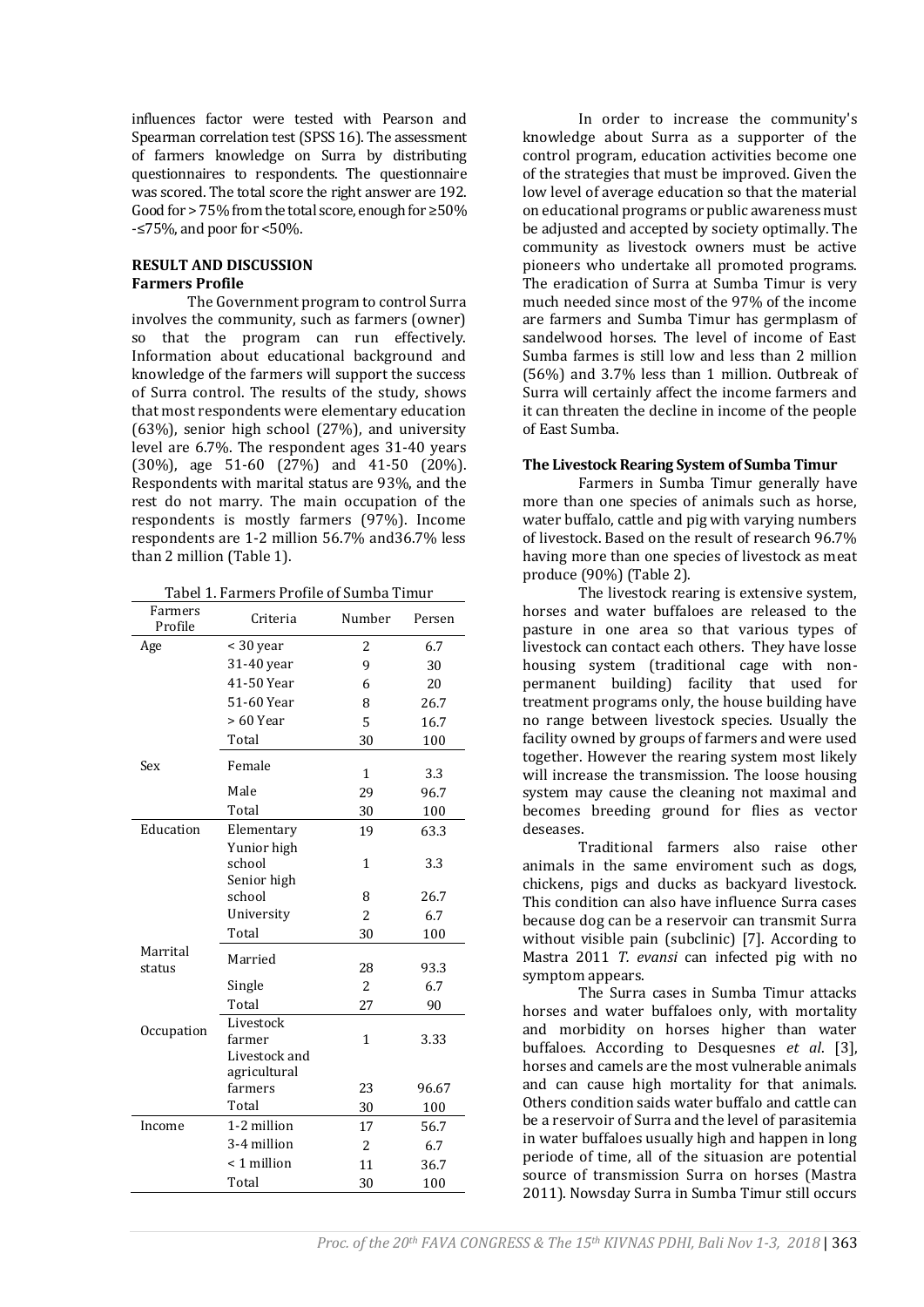sporadically, the traditional rearing system causes vector and reservoir remain in the environment.

|             |  | Tabel 2. The livestock system of the people of |  |  |  |
|-------------|--|------------------------------------------------|--|--|--|
| Sumba Timur |  |                                                |  |  |  |

| Rearing<br>system                          | Criteria                | Number | Persen |
|--------------------------------------------|-------------------------|--------|--------|
| Livestock                                  | Cow only                | 1      | 3.3    |
|                                            | More than one           | 29     | 96.7   |
| Produce                                    | Meat                    | 27     | 90     |
|                                            | No answer               | 3      | 10     |
| Cage<br>system                             | Mix cage                | 1      | 3.3    |
|                                            | Separated cage          | 5      | 16.7   |
|                                            | No cage                 | 1      | 3.3    |
|                                            | Pasture                 | 11     | 36.7   |
|                                            | More than 1<br>answer   | 11     | 36.7   |
| Cage type                                  | Semi-permanent          | 29     | 96.7   |
|                                            | Permanent               | 1      | 3.3    |
| 0ther<br>animal<br>except the<br>livestock | More than one<br>answer | 26     | 86.7   |
|                                            | No answer               | 4      | 13.3   |
|                                            |                         | 30     | 100    |
| Livestock<br>origin                        | Sumba                   | 27     | 90     |
|                                            | No answer               | 3      | 10     |

#### **Surra Vector**

Surra transmitted by vectors of bloodsucking flies (*Tabanid* sp and *Haematopota* sp) [8]. The types of flies found in eastern Sumba are blood-sucking flies (*Haematophagusflies*, *Stomoxys calcitrans*, *Hippobosca* sp and *Haematobia irritans exiqua*) [9], while Oematan *et al.* [10] found *Stomoxys calcitrans* (45.28%). *Haematobia irritans* (24.53%), *Tabanus* sp, *Hippobosca equina* (16.98%).

Based on the results of the survey, 56.7% of farmers mentioned the number of flies are a high, 10% were moderate while 33.3% responded slightly. 90% of farmers believed that the presence of the fly was a problem for them and 73% of farmers controlled it by spraying insecticides into livestock and the surrounding environment, 27% of farmers did not do the control (Table 3).

The population of flies is strongly influenced by weather conditions, microclimates around cages, temperature, humidity and rainfall [11]. According to Herczeg *et al.* [12] that rainfall, humidity and sunlight affect the number of vectors, especially Tabanus sp in nature. Keawrayup et al. 2012 saids that stomoxys fly are more in the rainy season. The vector needs an ambient air temperature of at least 18oC to fly and the optimal temperature for Tabanus sp. at least 31°C - 35°C. The average temperature in Sumba Timur is generally  $22.5\degree$ C -  $31.73\degree$ C [13] so the conditions are generally optimal for the vector to grow.

The cattle rearing system in pasture makes it difficult to control flies. The control with

insecticides for the cattle and the environment every 2-3 months. Other condition as mention above the loose housing system make a optimal environment breeding ground for flies, because flies will nest in humid, aquatic or remaining organic matter around the enclosure.

The spread of flies are intra-breeding and within the group it self. Flies can pass within 30 minutes after sucking positive blood of *T. evansi* so the risk of flies to transmit Surra to the other groups are small. If within 30 minutes flies do not eat again then there are no transmission of Surra, because *T. evansi* will die.

| Tabel 3. Surra Vector |  |
|-----------------------|--|
|                       |  |

|                     | Criteria | Number | Persen |
|---------------------|----------|--------|--------|
| Vector              | Yes      | 30     | 100    |
| Estimated<br>number | High     | 17     | 56.7   |
|                     | Moderate | 3      | 10     |
|                     | Poor     | 10     | 33.3   |
| Problem             | Yes      | 27     | 90     |
|                     | No       | 3      | 10     |
| Flies control       | Yes      | 22     | 73.3   |
|                     | No       | 8      | 26.7   |

### **The Farmer Knowledge about Surra**

The results of the assessment are 86.6% knowledge is moderate, 3.3% good and 10% low (Table 4). Generally farmers already know about Surra. Howerver there are some basic information which very important such as Surra not only attack horses and buffaloes, but also others animals, and some of them are act as reservoir of Surra. Suggestion from the result are the content of public awareness programs should continue and improved with the aim the farmers understand Surra completely.

Tabel 4. The Knowledge score

| Farmers knowledge | Number | Persen |
|-------------------|--------|--------|
| Good              | 1      | 3.3    |
| Moderate          | 26     | 86.6   |
| Poor              | 3      | 10     |
| Total             | 30     | 100    |

The corelation between some aspects above were test with method of Pearson and Spearman correlation test. The corelation of respondent age with morbidity and mortality are the increasing of age of the farmers have a corelation with the increasing of morbidity and mortality. On the contrary increasing of age of farmers have the correlation with decreasing the farmer knowledge, although the correlation is very small (-0.048). Older farmer have minimum knowledge about Surra, some reasons such as the lack of update technology or media or less energy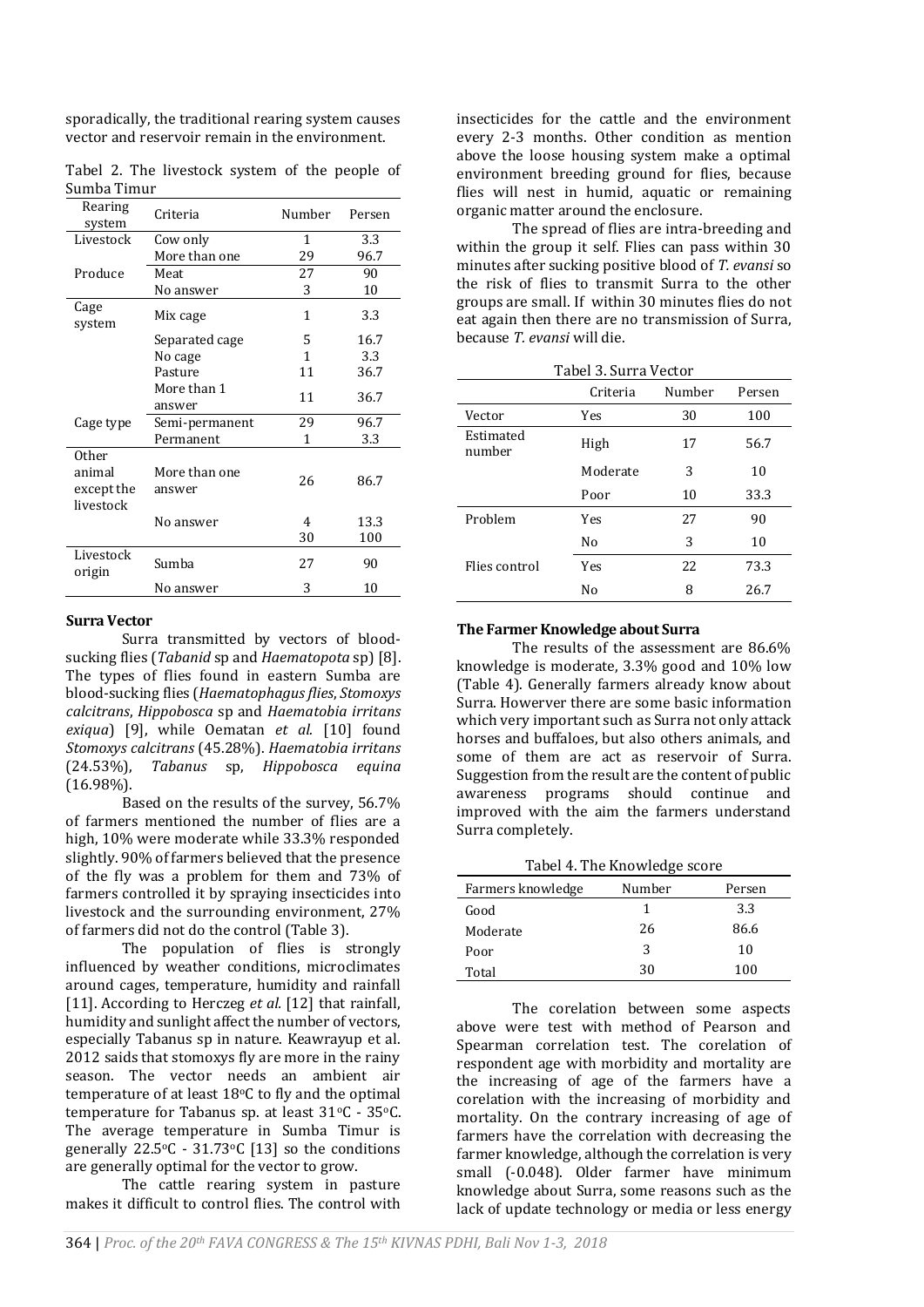from the younger and the intervension on Surra control is also minimal. However, on the increasing of farmer age have a correlation with decreasing the number of vectors (0.128), this may be related to the experience of the farmer in the handling of the vector (Table 5).

Tabel 5. Correlation Cooeffisient

| Variable  | Correlation<br>coefficient |                                 |                              |                               |               |          |
|-----------|----------------------------|---------------------------------|------------------------------|-------------------------------|---------------|----------|
|           | % Sick<br>Horse            | $\frac{0}{0}$<br>death<br>horse | % sick<br>water<br>buffaloes | % death<br>water<br>buffaloes | Know<br>ledge | Vector   |
| Age       | $-0.073$                   | 0.277                           | 0.309                        | 0.31                          | ۰<br>0.048    | 0.128    |
| Education | 0.339                      | ۰<br>0.137                      | $-0.103$                     | $-0.101$                      | ۰<br>0.124    | $-0.096$ |
| Income    | 0.099                      | ۰<br>0.126                      | $-0.375$                     | $-0.379$                      | 0.16          | 0.15     |
| Knowledge |                            |                                 |                              |                               |               | 0.005    |

The correlation of the farmer's education with the death of the horses and the water buffaloes, also with the sick of water buffaloes gave a negative correlation, while the sick horses give positive correlation. The high level of education has a low correlation to farmer knowledge about Surra (-0.096). For the existence of vector, the increasing of the farmer knowledge have correlation with decreasing the number of vectors (Table 5). The Strong correlation if the coefficient correlation almost 1, but the data at Table 5 shows that very

Final result shows that age, education level and knowledge do not give strong correlation with some some factor. The Farmer with good knowledge and good education or opposite, the older or the young farmer generally doing the same rearing system. It's importand for government to increase the knowledge and provide better education for farmers with public awareness programs and trainings.

The Surra outbreak has always been linked to animal traffic, just like the case in Sumba Timur outbreak in Philippines also linked to the inclusion of buffaloes from government found [7]. There is a need for constant surveillance in nonendemic areas which bordering with endemic areas.

# **CONCLUSION**

Age of the farmers, education level and knowledge do not give strong correlation with incidence of disease and vector existence. The Farmer with good knowledge and good education or opposite, the older or the young farmers generally doing the same rearing system. It's important for government to increase the knowledge and provide better education for farmers with public awareness programs and trainings.

### **REFERENCES**

[1] [OIE] Organization Internationale de Epizootic. 2012. *Trypanosoma evansi* infection. OIE Terrestial Manual Chap.2.1.17. doi:

10.1080/01652176.1986.9694049.

- [2] Rashid I, Akbar H, Gharbi M, Riaz F, Phil M, Islam S, Saleem MB, Shahzad W, Rouatbi M, Ashraf K. 2017. First report of Trypanosoma evansi in a puma (Felis concolor) of Lahore Zoo, Pakistan. *Journal of Zoo and Wildlife Medicine* 48:918-921.
- [3] Desquesnes M, Dargantes A, Lai D, Lun ZR, Holzmuller P, Jittapalapong S. 2013. *Trypanosoma evansi* and Surra: a review and perspectives on transmission, epidemiology and control, impact, and zoonotic aspects. *BioMed Res Int* 2013:1-20.
- [4] Singh V and Singla LD, 2013. Trypanosomosis (Surra) in Livestock. In: *Veterinary Parasitology*. (Katoch R, Godara R, Yadav A, eds) Satish Serial Pub. House, Delhi, India, pp:305-331.
- [5] Payne RC, Sukamto IP, Djauhari D, Partoutomo S, Jone TW, Luckin AJ, Boid R, 1991. *Trypanosoma evansi* infection in cattle, buffalo, and horses in Indonesia. *Vet Pathology* 38:253-256.
- [6] Ndiha MRM, Apsari IAP, Dwinata IM. 2018. Prevalensi dan Intensitas infeksi *Trypanosoma Evansi* pada kuda di Desa Kabaru, Kecamatan Rindi, Kabupaten Sumba Timur. *Buletin Veteriner Udayana* 10:70-75.
- [7] Reid SA. 2002. *Trypanosoma evansi* control and containment in Australia. *Review Trends in Parasitology* 18: 209-224.
- [8] Njiru ZK, Constantine CC, Masiga DK, Reid SA, Thompson RCA, Gibson WC. 2006. Characterization of *Trypanosoma evansi type* B. *Infection, Genetic and Evolution* 6:292-300.
- [9] Ekawasti F, Sawitri DH, Wardhana AH. 2014. Perbandingan metode penyimpanan darah vektor Surra (Lalat Haematophagus) untuk analisis multiplex Polimerasi Chain Reaction. Seminar Nasional Tehnologi Peternakan dan Veteriner, Bogor, Indonesia. pp:209-217.
- [10] Oematan AB, Nurcahyo RW, Jacob JM. 2016. Studi keragaman jenis lalat penghisap darah dan kelimpahannya di peternakan sapi semi ekstensif di Kabupaten Sumba Timur. Seminar nasional ke-4 Fakultas Kedokteran hewan, Universitas cendana, Kupang. ISBN 978-602-6906-02. pp:145-153.
- [11] Cruz-Vasquez C, Ramos-Parra M, Vitela-Mendoza I, Garcia-Vasquez Z, Quintero-Martinez MT. 2007. Relationships between stable fly infestationwith some physical facility characteristics and sanitation practices in several dairy farms in the State of Aguascalientes, Mexico. *Veterinary Parasitology* 149:246-250.
- [12] Herczeg T, Szaz D, Blaho M, Barta A, Gyurkovszky M, Farkas R, Horvath G. 2015. The effect of weather variables on the flight activity of horsesflies (Diptera:Tabanidae) in